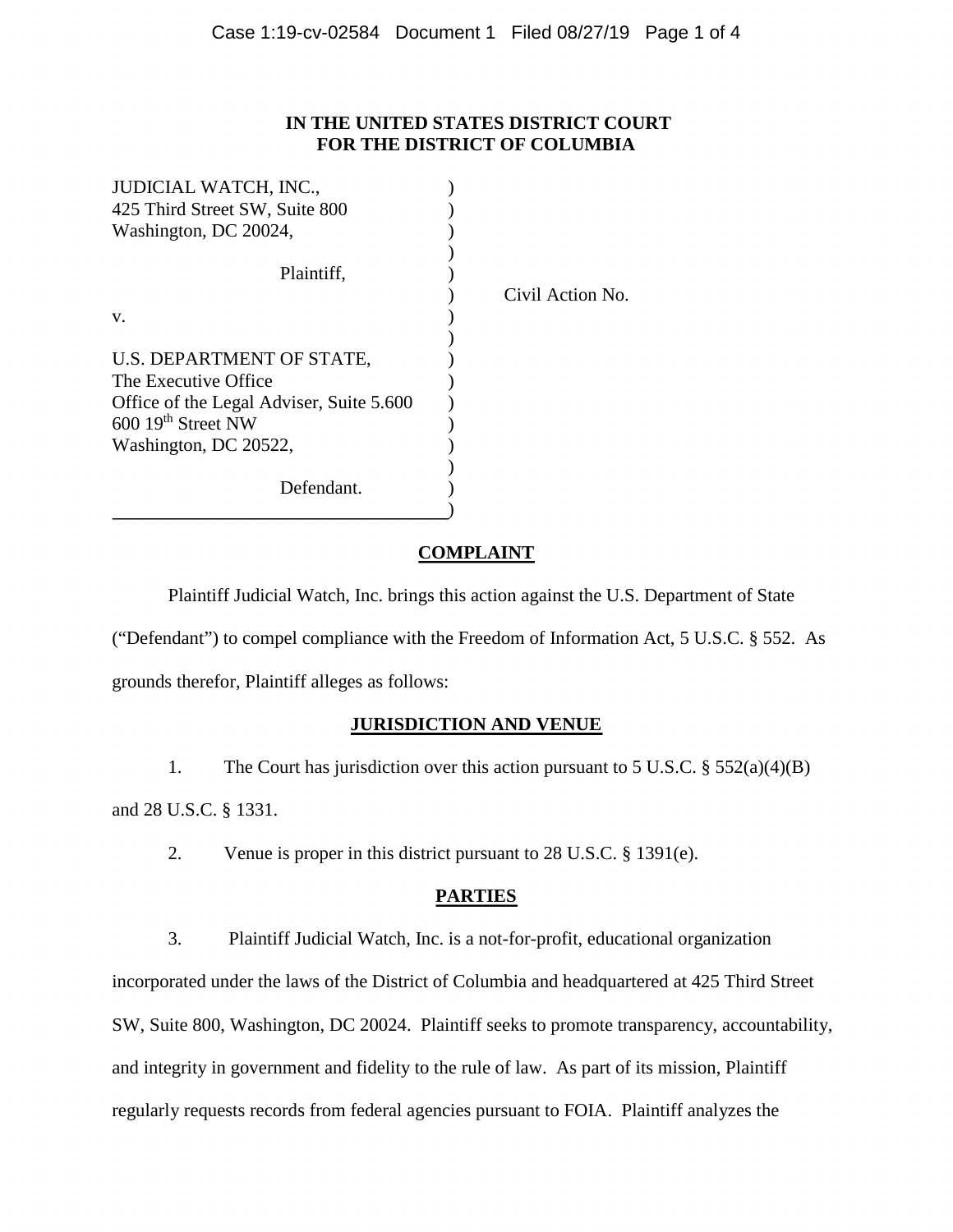responses and disseminates its findings and the requested records to the American public to

inform them about "what their government is up to."

4. Defendant U.S. Department of State is an agency of the United States

Government headquartered at 2201 C Street NW, Washington, DC 20520. Defendant has

possession, custody, and control of records to which Plaintiff seeks access.

# **STATEMENT OF FACTS**

- 5. On May 20, 2019, Plaintiff submitted a FOIA request to Defendant seeking access to the following records:
	- **1. All records of communication, including but not limited to emails and text messages, sent to or from former Deputy Assistant Secretary of State for the Bureau of European and Eurasian Affairs Kathleen Kavalec containing the terms "Hillary", "Clinton", "Trump", "Steele", "Democrat", "Democrats", "Republican", and/or "Republicans".**
	- **2. All records of communication, including but not limited to emails and text messages, sent between former Deputy Assistant Secretary of State Kavalec and any of the following individuals: Associate Deputy Attorney General Bruce Ohr; Department of Justice contractor Nellie Ohr; State Department Special Envoy Jonathan Winer; and/or Justice Department official Lisa Holtyn.**
	- **3. All notes, reports, memoranda and other written records related to any meetings held between Ms. Kavalec and British national Christopher Steele.**
	- **4. Calendar and day planner entries for Ms. Kavelec.**

The time frame for the requested records was identified as "January 2015 through the present."

 6. By letter dated August 2, 2019, Defendant acknowledged receipt of Plaintiff's request on May 29, 2019. Defendant's acknowledgment letter invoked FOIA's ten-day extension of time provision for issuing a determination.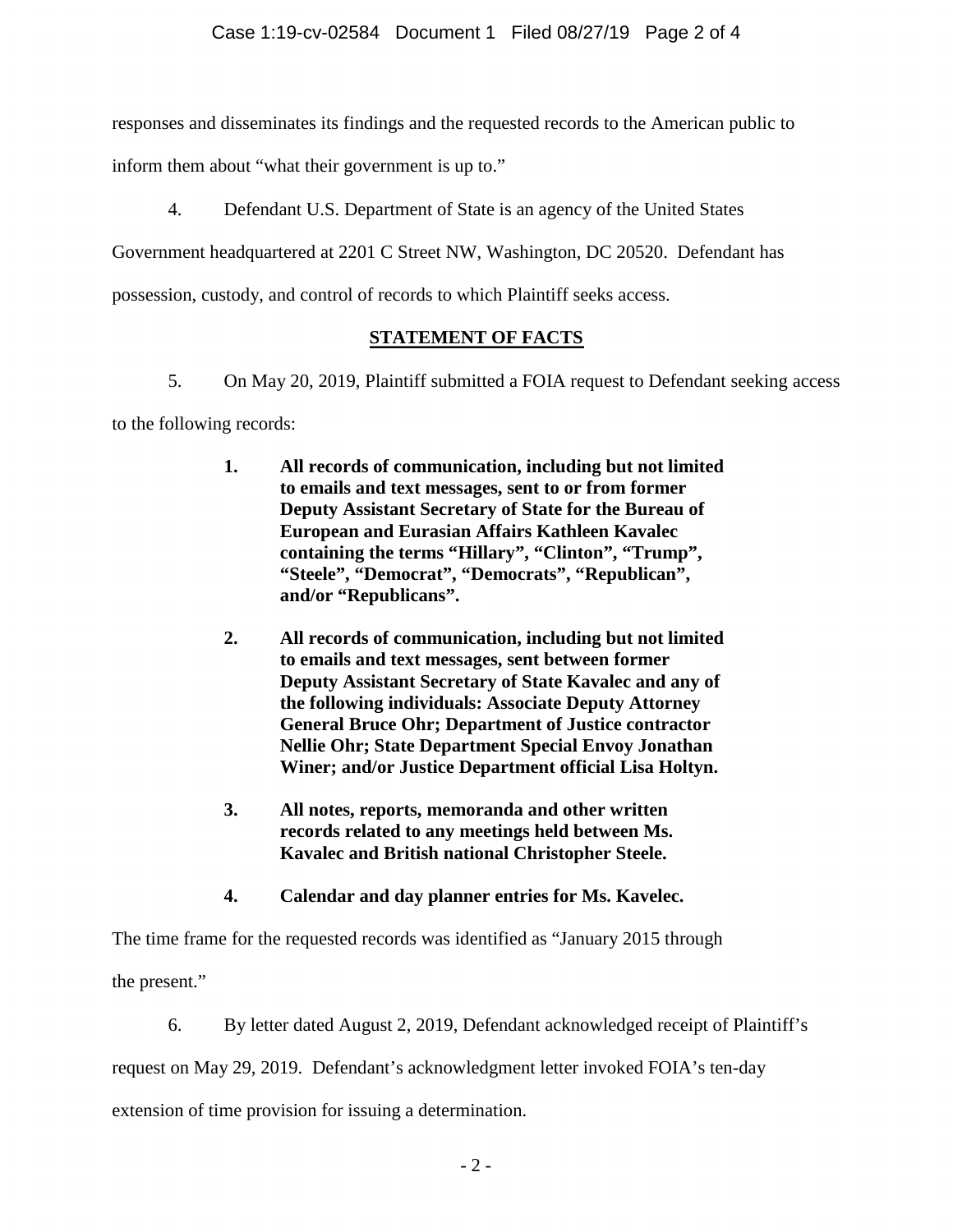#### Case 1:19-cv-02584 Document 1 Filed 08/27/19 Page 3 of 4

 7. As of the date of this Complaint, Defendant has not: (i) produced the requested records or demonstrated that the requested records are lawfully exempt from production; (ii) notified Plaintiff of the scope of any responsive records they intend to produce or withhold and the reasons for any withholdings; or (iii) informed Plaintiff that it may appeal any adequately specific, adverse determination.

#### **COUNT I (Violation of FOIA, 5 U.S.C. § 552)**

8. Plaintiff realleges paragraphs 1 through 7 as if fully stated herein.

9. Defendant is in violation of FOIA.

 10. Plaintiff is being irreparably harmed by Defendant's violation of FOIA, and Plaintiff will continue to be irreparably harmed unless Defendant is compelled to comply with it.

11. To trigger FOIA's administrative exhaustion requirement, Defendant was required to make a final determination on Plaintiff's request within the time limits set by FOIA. Accordingly, Defendant's determination was due by July 11, 2019 at the latest.

12. Because Defendant failed to make a final determination on Plaintiff's request within the time limits set by FOIA, Plaintiff is deemed to have exhausted its administrative appeal remedies.

 WHEREFORE, Plaintiff respectfully requests that the Court: (1) order Defendant to conduct searches for any and all records responsive to Plaintiff's FOIA request and demonstrate that it employed search methods reasonably likely to lead to the discovery of records responsive to the request; (2) order Defendant to produce, by a date certain, any and all non-exempt records responsive to Plaintiff's request and a *Vaughn* index of any responsive records withheld under claim of exemption; (3) enjoin Defendant from continuing to withhold any and all non-exempt records responsive to the request; (4) grant Plaintiff an award of attorneys' fees and other

- 3 -